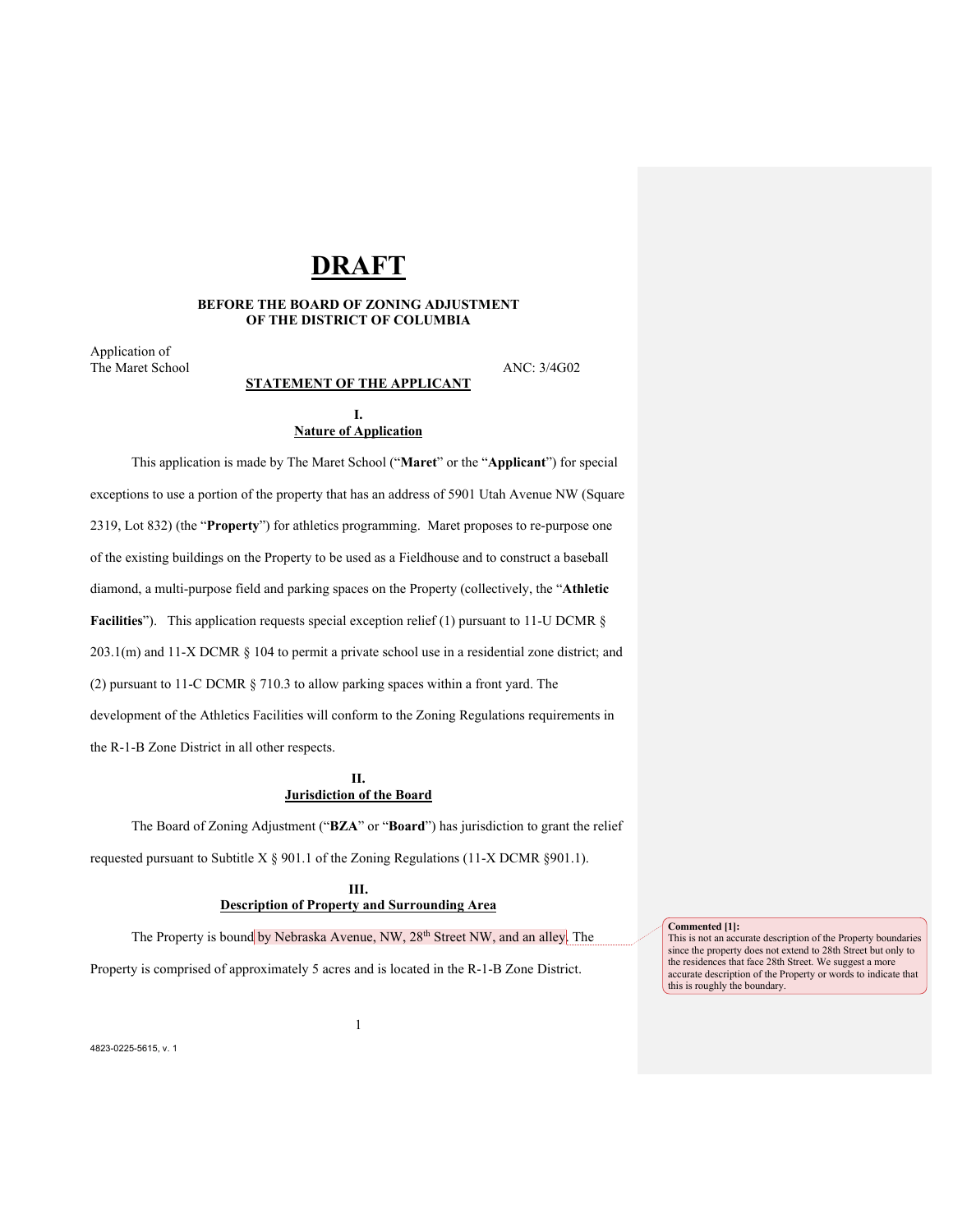Single-family homes are located across Nebraska Avenue, NW from the Property, adjacent to the Property along 28<sup>th</sup> Street, NW, and across the alley from the Property with frontage on Rittenhouse Street, NW and Utah Avenue, NW. The Property currently includes significant topographical changes, with a grade change of approximately 35 feet from a high-point at the northwest corner of the property to a low-point at the southeast corner of the property. The Property currently has a curb cut from Nebraska Avenue, NW and access from the internal alley system in Square 2319.

The Property is currently used as playing fields and open space for the adjacent Episcopal Center for Children ("**ECC**") private school, located on Lot 831 in Square 2319 (the "**ECC Property**"). The ECC Property consists of approximately 2.24 acres and includes three buildings that have frontage along Utah Avenue, NW and Nebraska Avenue, NW. The use and potential future operations of the ECC Property are not part of this application.

## **IV. Maret School Background and Athletic Field History**

#### A. The Maret School

The Maret School is an independent, coed, college-preparatory day school which was founded in 1911 as a school for international students. Maret has a long tradition of exploring and embracing the unique international culture of the nation's capital and has its main campus on seven acres in the Woodley Park neighborhood at 3000 Cathedral Avenue, NW. Maret has approximately 650 students in grades K-12, with over 400 of those students residing in the District across all eight Wards. 51% of Maret's students identify as students of color and approximately 25% of the Maret student body receives need-based financial aid.

2

B. Athletic Field History and Partnership with the ECC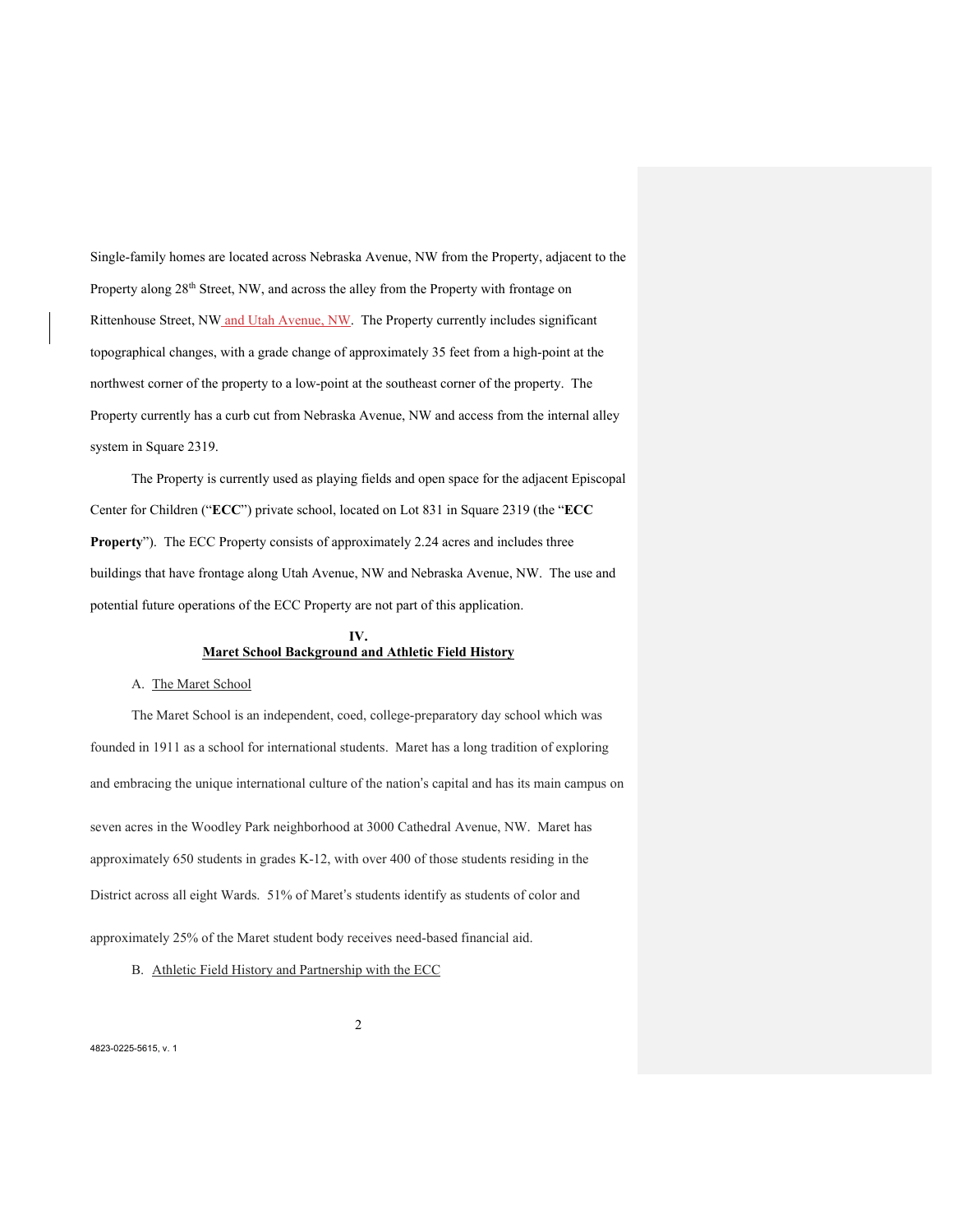Maret is committed to being an exemplary District citizen, "Building Community" is part of Maret's Mission Statement. As evidence of this commitment, Maret has made its existing campus athletic facilities at 3000 Cathedral Avenue, NW (two gymnasiums and a multipurpose athletic field) available to as many community groups as possible. These groups have included Stoddert Soccer (now known as DC Soccer), DC Dynasty Baseball, Horizons of Greater Washington, the DC Metropolitan Police Department and numerous other youth-focused organizations. In addition, Maret's Woodley Park campus is used for the Twin Spring's Farmers Market and Cleveland and Woodley Park Village activities.

While Maret makes extensive use of its Woodley Park campus athletic facilities, the Maret sports programs still require additional field space for athletic practices and competitions. Maret has utilized athletic facilities throughout the District, including: Duke Ellington Field; Wilson High School; Taft Junior High School; Jelleff Recreation Center; and the University of the District of Columbia. In the Fall of 2020, Maret signed a long-term lease (up to 50 years) with the ECC for the Property. Revenue from this lease with Maret will allow the ECC to remain a beneficial presence in the community where it has been for over 80 years, and will also allow Maret to augment its existing athletic facilities and satisfy its programmatic need for field space.

#### **V. Development Proposal**

The development of the Athletic Facilities on the Property presents a unique opportunity for Maret to enhance and simplify its athletic field needs, while also providing a significant community benefit in the form of athletic fields and open space that can be utilized by local schools, youth sports organizations, and residents of the surrounding community.

3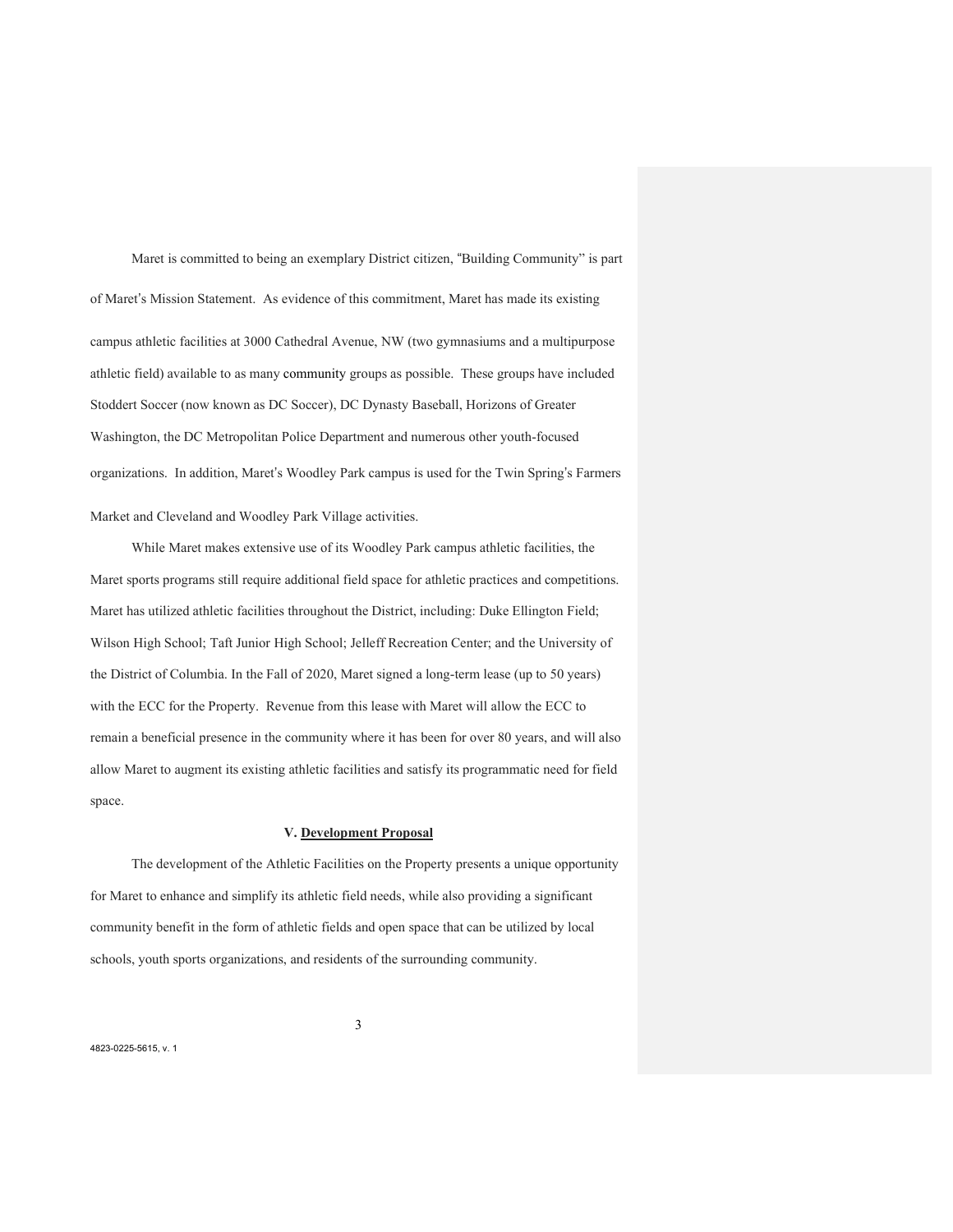#### A. Athletic Fields

Maret proposes to develop a baseball diamond and a multi-purpose field that will be used for baseball, football, soccer, and lacrosse. The development of these fields will require regrading of the Property to provide appropriate playing surfaces, and the relocation of a handful of Heritage Trees. Small areas of bleacher seating are proposed along the first and third base lines adjacent to the baseball diamond and a seating area is proposed in the northwest corner of the Property for fans/guests/visitors watching games on the multi-purpose field. The baseball diamond and the multi-purpose field will be ringed by unobtrusive netting and support posts to keep balls from exiting the playing area. A scoreboard, with a height of approximately 18-25 feet above the adjacent finished grade, is proposed to be located on the northern end of the Property. This scoreboard will only be used for Maret games, and will not be used during any youth sports organization games. Various materials depicting the Athletic Facilities, are provided on pages \_\_ of Exhibit A.

The siting, screening, and layouts of the athletic fields have been carefully studied in order to accommodate the significant grade change on the Property and to minimize any potential impacts on the adjacent properties. A significant landscape screening buffer is proposed (see pages  $\qquad$  of Exhibit A) and the Applicant has agreed that the athletic fields will not include any lights.

#### B. Fieldhouse

The former ECC Media Center will be renovated in order to serve as the Fieldhouse for the Property. No additions are proposed to the former Media Center building, but interior renovations will be undertaken in order to provide locker/changing rooms for visiting teams, office space for Maret coaches and Athletic Department Staff, storage space, and restrooms for

4

**Commented [2]:**

This needs a better definition. "Unobtrusive" is purely subjective, and it may not be considered "unobtrusive" to neighbors. Is there a specific material that can be specified? Will the netting have any foliage, e.g., ivy?

**Commented [3]:** This is a large range, and the difference between 18 and 25 feet could be significant for neighbors.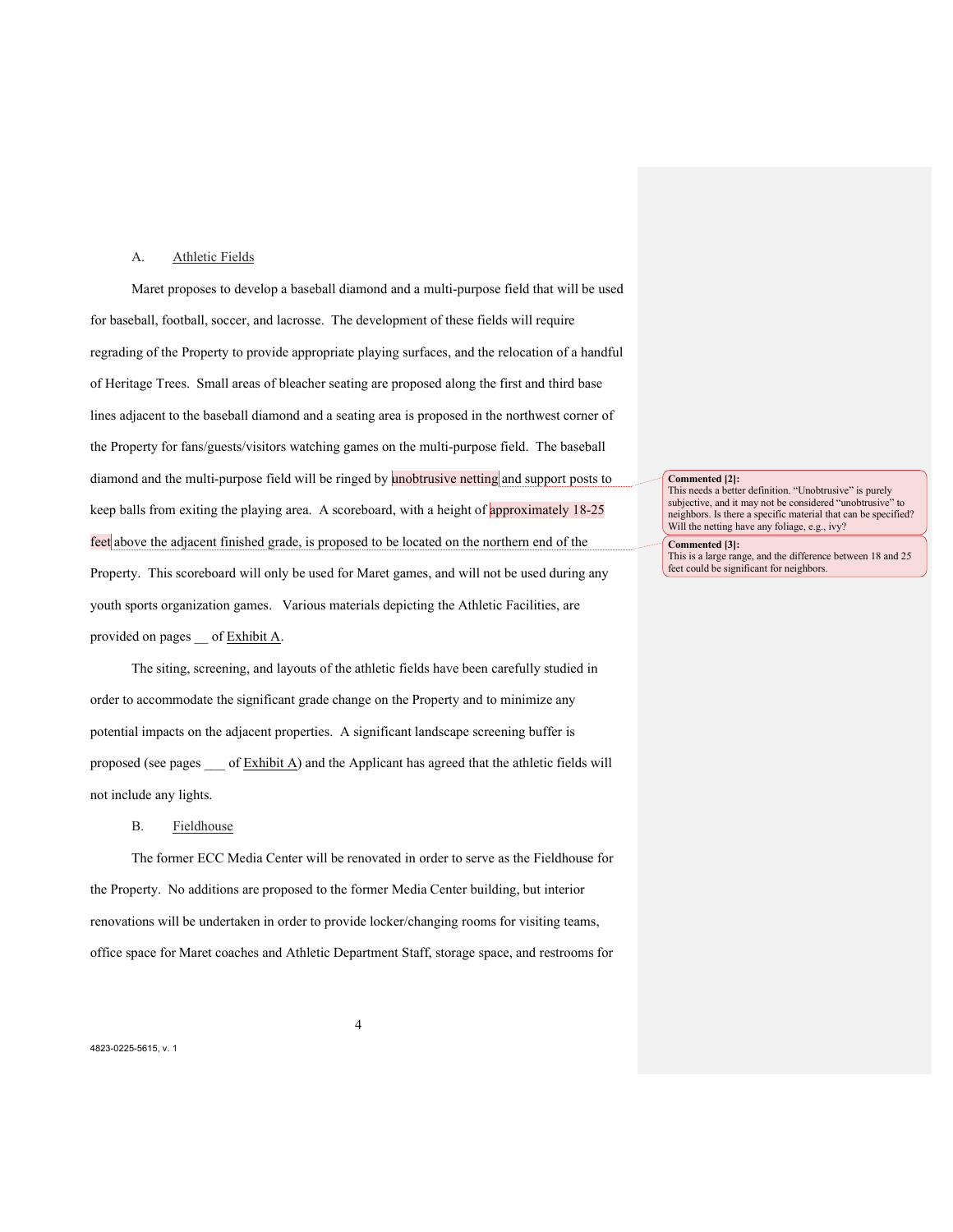players/coaches/staff/fans/visitors to the Property. A new entrance to the Fieldhouse will be provided on the side of the building that faces the athletic fields.

## C. Proposed Field Usage

The proposed development of athletic fields on the Property presents a unique opportunity for Maret to enhance and simplify its athletic field needs, while providing a wonderful benefit and amenity to the surrounding community. The intended use for the Athletic Facilities will be for both Maret and other youth sport organizations consistent with Maret's policies at the 3000 Cathedral Avenue, NW property. During the school year, the Athletic Facilities will not be utilized by Maret prior to 2 pm. This presents an opportunity for ECC students or students from nearby schools to use the Maret Athletic Facilities during portions of their school day. In addition, Maret anticipates that there will be ample opportunity for structured neighborhood use of the Property on weekends and in the early evenings throughout

 Maret anticipates five different "seasons" of activity on the Property. The anticipated uses of the Athletic Facilities and the Property during those seasons are provided in detail below.

#### Pre-Season (Mid-August – Labor Day)

Maret teams will be using the Athletic Facilities Monday – Friday during the hours of 8:00 am – 6:00 pm (generally in three-hour blocks). Coaches and players will arrive at the Property via bus, with 50-60 coaches and players expected at any one time. Maret anticipates that the Property will be made available for structured neighbor access on the weekends and

#### **Commented [4]:**

The five seasons description portrays a very heavy usage load at the facility, with consequent impacts not only to adjacent neighbors but on the larger area in terms of traffic flow and roadway safety, noise, etc. For four "seasons" a year, there could be a minimum of 50-60 kids and coaches combined every weekday at the site, and 100 or more when they have full games of different sports. This raises a question of whether such intensive use is appropriate. Additional uses by non-Maret groups on weekends, or summer evenings till 8 pm suggests that this field may operate 8 to 10 hours a day, or more, with no respite on weekends.

For the local residents this could be a major change from the quiet, bucolic current status. Considerations of noise and traffic come to the fore with such heavy, intense use.

Maret should consider limiting non-Maret uses until there is some experience to assess the impact on the neighborhood. There needs to be a balance between the needs of the neighborhood and Maret's interest in maximizing use of the facility and revenues.

#### **Commented [5]:**

What are Maret's projections for fees that will be derived from all non-Maret uses? We are concerned that this be primarily a Maret athletic field, not that it is a revenue generator for Maret. The usage agreement that was provided indicated a \$1000 rental for one day for the Maret gym. Similar fees for this property would provide a substantial revenue stream for Maret.

**Commented [6]:**

What does this mean? How will it be "structured"? Will fees be charged? Given the heavy use of the property by Maret and its authorized users, how much time will be available for 'structured neighbor access"?

the year.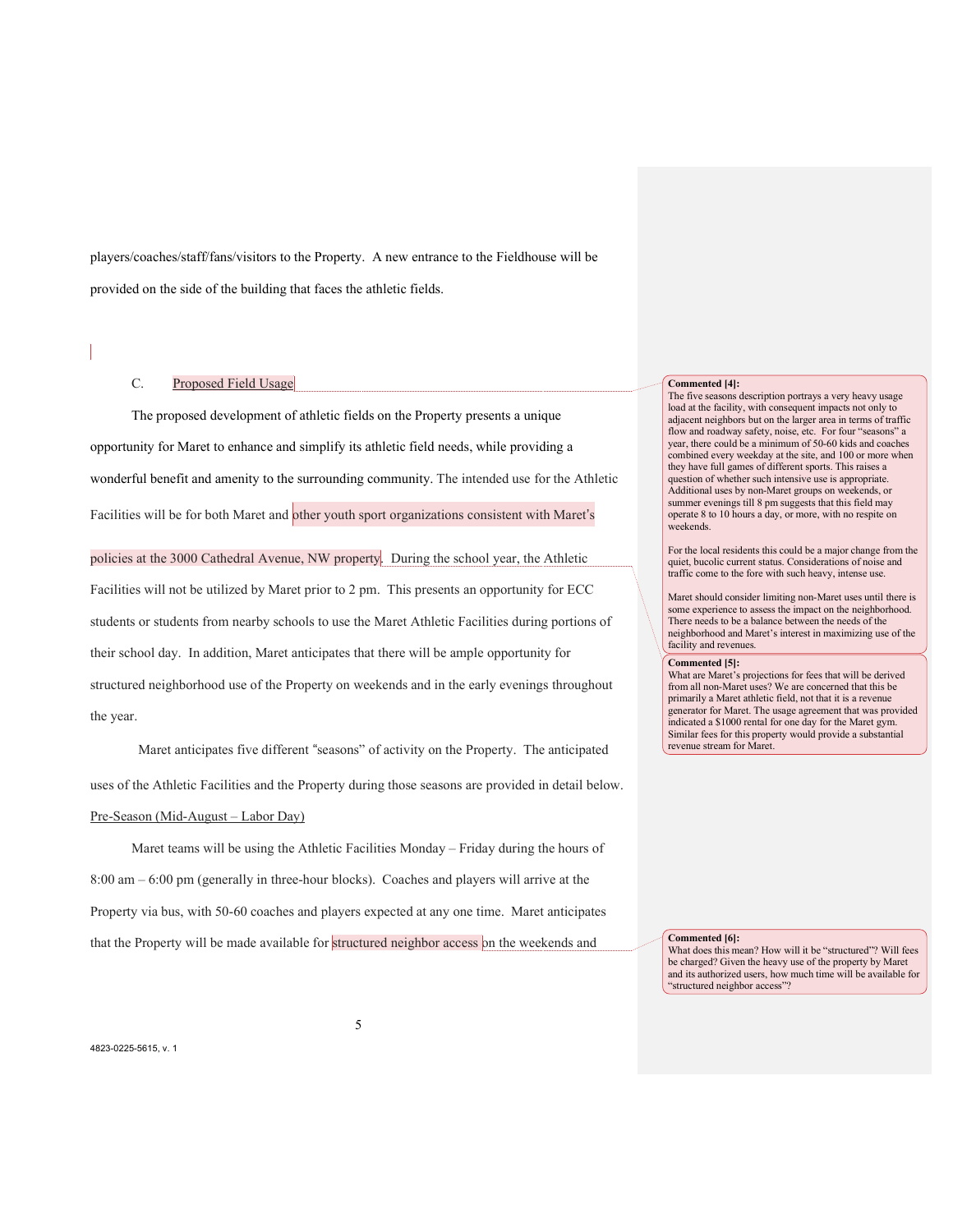during the early evening hours. No Maret related activities are anticipated over the Labor Day weekend.

#### Fall Season (After Labor Day through Thanksgiving)

On weekdays (Monday – Thursday) in the Fall, Maret expects to utilize the Athletic Facilities after school from 3pm - 6 pm, with Wednesday practices and games starting at 2:00 pm. Practices during these times will normally consist of 50-60 players and coaches who will be bused from Maret's Woodley Park campus to the site. Weekday games during these times are expected to include approximately 40 players and coaches along with 50-60 spectators for each game. Friday afternoon/early evening games and Saturday games (from 1 pm – 6 pm) will occur approximately five times during the Fall season and are expected to draw up to 100 spectators and approximately 40 players and coaches. A couple of these games are "rivalry" games that could result in up to 200 spectators.

Maret expects to make the Athletic Facilities available for youth sports organizations on Saturdays from 9 am – 1 pm and on Sundays from 10 am – 5 pm. Structured neighbor access is anticipated on the weekends when the Property is not being used for the activities described above. No Maret related activities are anticipated over the federal holiday weekends of Indigenous People's Day and Thanksgiving.

## Winter Season (Thanksgiving through mid-February)

During the winter months, Maret does not expect to utilize the Athletic Facilities. Maret intends to make the Athletics Facilities available to youth sports organizations on Saturdays from 10 am – 5 pm, on Sundays from 9 am – 5 pm, and during the week from 3 pm – 7 pm. Structured neighbor access is anticipated on the weekends when the Property is not being used

6

#### **Commented [7]:**

These are larger than the 50 spectators that were discussed at the ANC meeting. Will the spectator stands be sufficient to accommodate such crowds? Will parking be sufficient? How much noise will be created by 200 spectators? Will food trucks be permitted for any events?

**Commented [8]:** What about Veteran's Day, which is a federal holiday but no longer necessarily on a weekend.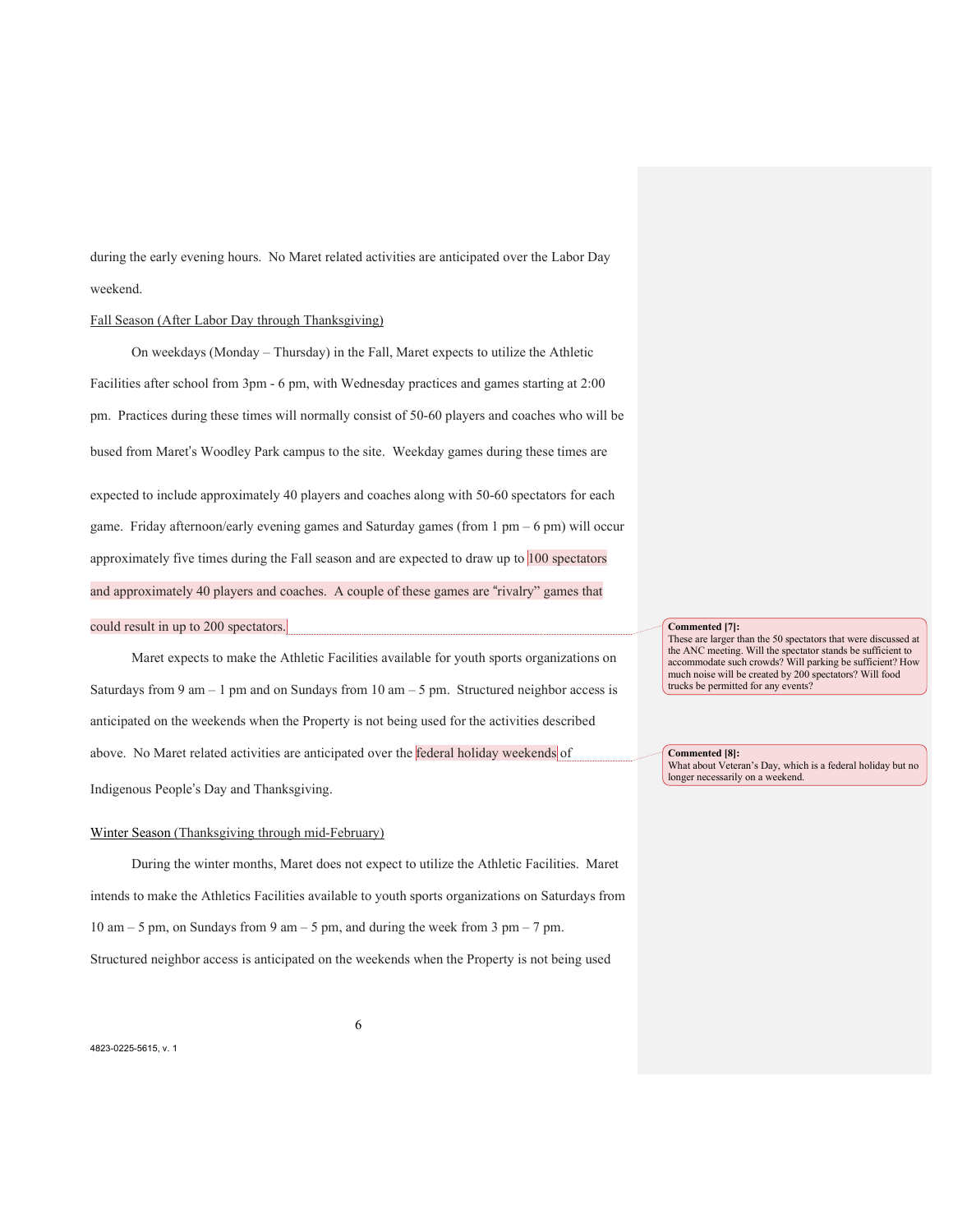for the activities described above. No Maret related activities are anticipated on Christmas Day, New Year's Day, and the federal holiday weekends of Martin Luther King, Jr. Day and

#### Presidents Day.

#### Spring Season (Post Presidents Day to Memorial Day)

When the Spring seasons start, Maret's use of the Athletic Facilities will look very similar

to the Fall season, with some additional times due to the lengthening days. Maret expects to utilize the Athletic Facilities after school from 3pm – 7 or 8 pm, with Wednesday practices and games starting at 2:00 pm. Practices during these times will normally consist of 50-60 players and coaches who will be bused from Maret's Woodley Park campus to the site. Weekday games during these times are expected to include approximately 40 players and coaches along with 50- 60 spectators for each game. Friday afternoon/early evening games and Saturday games (from 10 am – 5 pm) will occur approximately six times during the Spring season and are expected to draw up to 100 spectators and approximately 40 players and coaches. A couple of these games are "rivalry" games that could result in up to 200 spectators.

Maret expects to make the Athletic Facilities available for youth sports organizations only on Sundays from 10 am – 6 pm. Structured neighbor access is anticipated on the weekends when the Property is not being used for the activities described above. No Maret related activities are anticipated over the federal holiday weekend of Memorial Day.

#### Summer Season (Early June – Mid August)

Maret does not anticipate utilizing the Athletic Facilities during the Summer months, but does anticipate making the facilities available to outside groups who can appropriately use the facilities, while also providing a benefit to the wider community. Potential Summer uses during

**Commented [9]:**

This is later than presented at the ANC meeting and will run into the dinner hour for nearby residents. Is that necessary? Why not end at 5, as with the rest of the year?

**Commented [10]:** Same comments as above.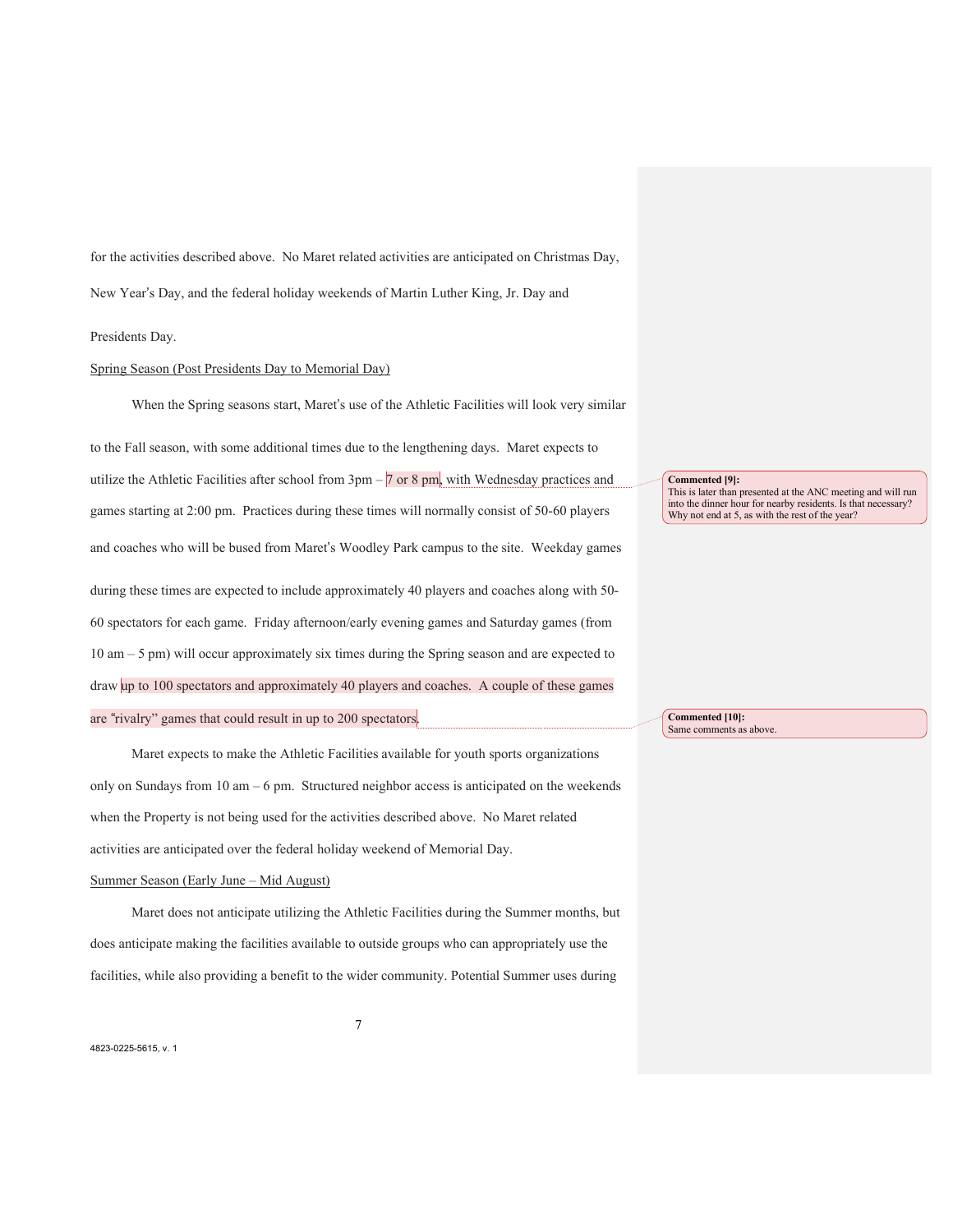the week could include sports/day camp between 9 am and 3 pm. Maret currently partners with Horizons of Greater Washington for such a day camp use at the Woodley Park campus. Participants in these camps are expected to be dropped off in the morning and picked up in the afternoon.

Maret expects to make the Athletic Facilities available for youth sports organizations in the weekday afternoons from  $4 \text{ pm} - 8\text{ pm}$ . Structured neighbor access is anticipated on the weekends. No Maret related activities are anticipated over the federal 4<sup>th</sup> of July holiday.

## **VI. Description of Relief Requested**

Pursuant to 11-U DCMR § 203.1(m), the Board may grant special exception relief to allow private schools in the R-1-B Zone, subject to certain considerations. Pursuant to 11-X DCMR § 104, the Board may grant a special exception for general education use by a private school, subject to similar considerations. As described above, Maret requests special exception relief pursuant to 11-U DCMR § 203.1(m) and 11-X DCMR § 104. In addition, pursuant to 11- C DCMR § 710.3, the Board may grant special exception relief regarding the location of required parking spaces, subject to certain conditions. The Applicant is requesting special exception relief to locate the parking spaces in the front yard of the Property, adjacent to the Nebraska Avenue, NW entrance.

All of 11-U DCMR §§ 203.1(m), 11-X DCMR § 104, and 11-C DCMR § 710.3 set forth the standards for consideration of a special exception and are discussed in more detail below. 11- X DCMR § 901.2 also sets forth additional standards for all special exceptions, which are also detailed further below.

**VII.**

8

#### **Commented [11]:**

This is a new use that was not discussed at the ANC meeting. How many campers could use the fields? What will be the impact on traffic for pickup and dropoffs? What is Maret's expected income from these uses?

#### **Commented [12]:**

Again, it will impact the dinner hour for residents. Will this be M-F every day during the summer? What fees does Maret project from this use?

#### **Commented [13]:** What about non-Maret activities? Will the fields be leased to others for holidays?

**Commented [14]:** There are two Sections V. Section numbering should be corrected.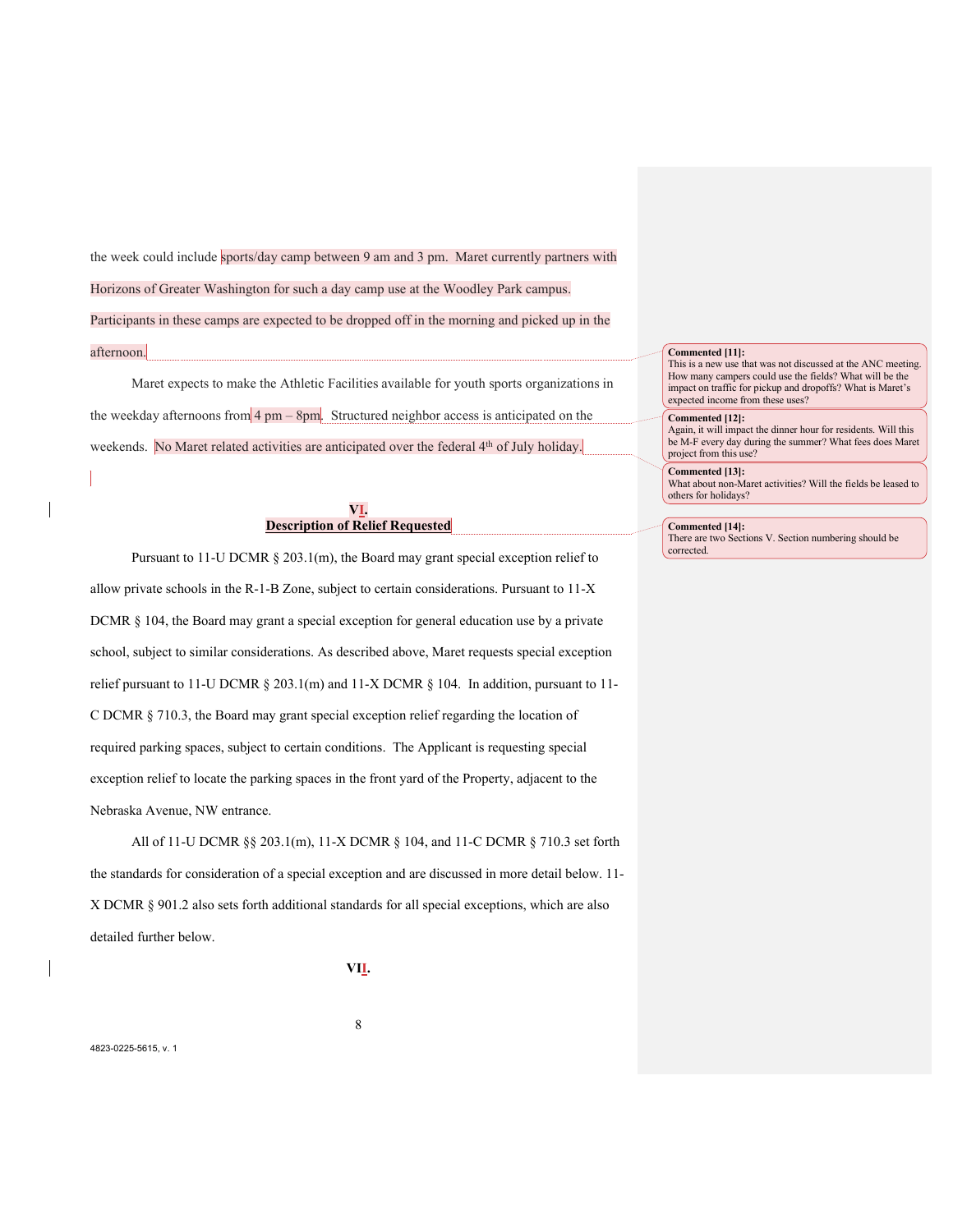#### **Satisfaction of Standards for Relief**

The proposed development and use of the Athletic Facilities satisfies all of the standards and conditions for the special exception relief requested, as detailed below in Sections A and B, as well as the general special exception standards, as detailed in Section C.

A. Private School Use

The proposed development of the Athletic Facilities and the use of those facilities by

Maret is consistent with the definition of private education in the Use Categories of Subtitle B,

§200.2, which defines "Education, Private" use as:

- (1) An educational, academic, or institutional use with the primary mission of providing education and academic instruction that provides District or state mandated basic education or educational uses.
- (2) Above uses may include, but are not limited to: accessory play and athletic areas, dormitories, cafeterias, recreational, or sports facilities; and
- (3) Exceptions: This use category does not include uses which more typically would fall within the daytime care, public education or college/university education use category. This use category also does not include the home schooling of children in a dwelling by their parent, guardian, or private tutor.

1. *The Campus Will Not Create Objectionable Impacts on Neighboring Properties (Subtitle U, §203.1(m)(1) and Subtitle X, 104.2).*

The use of the Athletic Fields is not likely to create objectionable impacts on neighboring

properties due to noise, traffic, the number of students, or otherwise objectionable conditions.

*a. Noise*

The design of the Athletic Facilities will include significant landscaping to mitigate views

and sounds from the immediately adjacent residential properties. A significant landscape

screening buffer will be established along the perimeter of the Property, as depicted on pages

### of Exhibit A.

As noted above in the discussion of the proposed field usage, no late-evening outdoor

events that have the potential to create objectionable noise impacts on the neighborhood will be

**Commented [15]:**

It is a legitimate question whether Maret's use of the ECC property is properly an "accessory" use. The first examples given in the regulations are dormitories and cafeterias (as well as sports). This context suggests that it could apply only for facilities which are close by or adjacent to the base educational school – e.g., dorms and cafeterias are not three miles from the base school. The application should address how the ECC property qualifies as an "accessory" since it is significantly distant from Maret's home campus. A DC boarding school or day school might access a neighboring open lot, or even buy some neighboring houses and tear them down for a dormitory or a cafeteria or other "accessory" purpose. A recreational open space for recess is part of the school day educational routine. But the distance from Maret to ECC raises questions about the validity of the exception Maret is seeking. The applications should explain how the ECC property qualifies as an "accessory" use.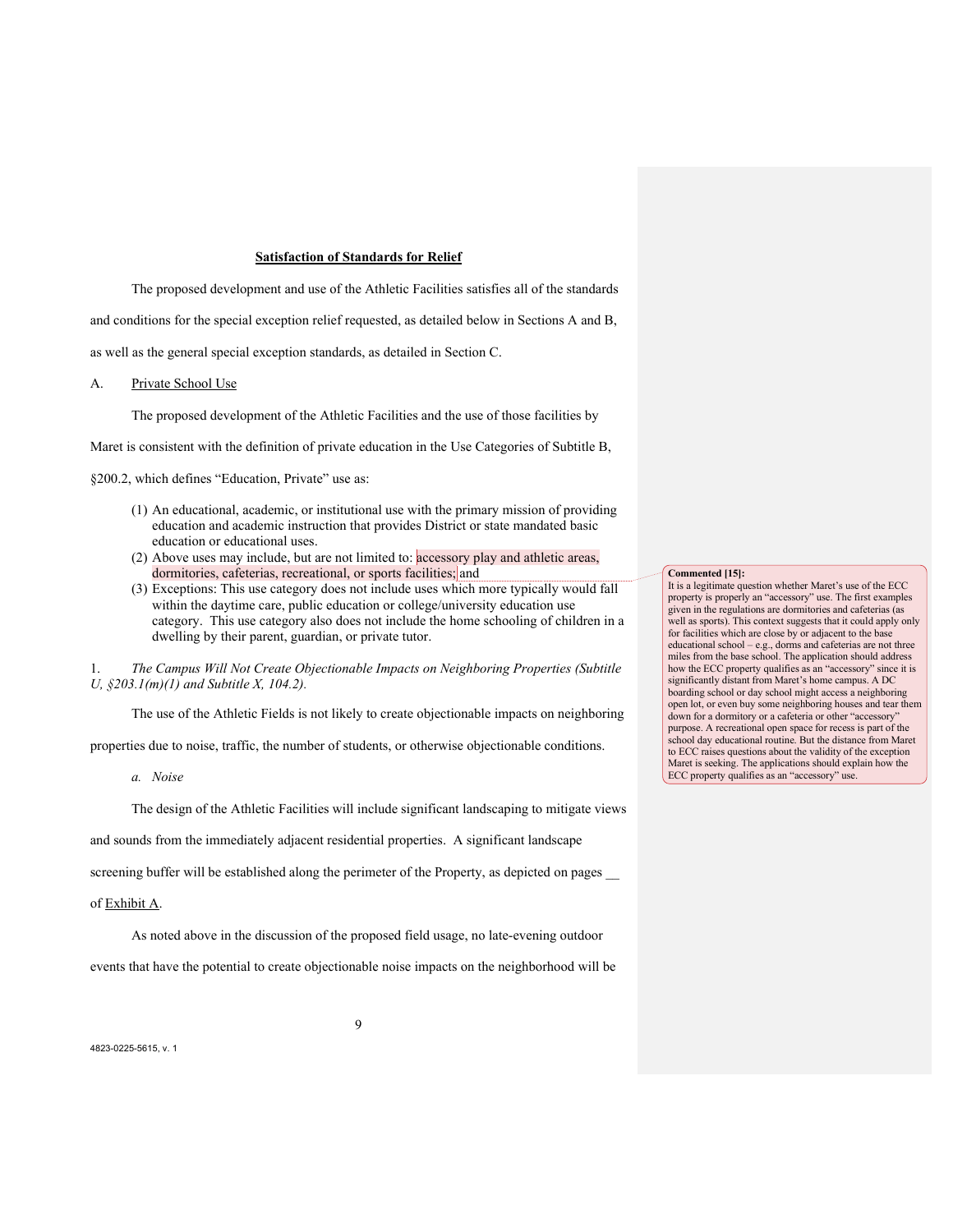permitted. The Applicant has agreed that it will not propose, nor will it allow the installation or use of any lights to illuminate the athletic fields. Any lighting provided on the Property will solely be down-lit security lighting necessary to provide a safe environment.

Any public address sound system or buzzers associated with the use and operation of the Athletic Fields will be designed to minimize noise. Maret also agrees to prohibit the use of any artificial noisemakers, such as cowbells or airhorns, by fans/visitors who are watching a game or practice on the athletic fields. For these reasons, the Applicant believes that the proposed development and use of the Athletics Facilities will not create objectionable impacts due to noise.

#### *b. Traffic*

Maret will implement a Transportation Management Plan to help facilitate the flow of

traffic in and out of the site and mitigate any traffic impacts that may result from the application.

The Transportation Management Plan will consist of: (i) a Transportation Demand Management

(TDM) Plan; and (ii) an Operations Management Plan. A Preliminary Transportation

Management Plan is attached as Exhibit B. Highlights of the preliminary TDM Plan include:

- Enhancement of bicycle infrastructure to encourage non-auto modes of travel (Maret will provide a minimum of nine short-term bicycle racks (18 spaces) in public space abutting the Property or on the Property);
- Designation of a bus drop-off/pick-up zone on Nebraska Avenue, NW adjacent to the Property that is sufficient in length to accommodate two full size buses (subject to DDOT approval);
- Requirement that all Maret students and coaches travel to and from the Property by bus for practice (except for students who live in the neighborhood, who will be allowed to walk or bike to/from practice); and
- Requirement that all Maret students and coaches, and all visiting team students and coaches, travel to and from the Property by bus for games (except for students who live in the neighborhood, who will be allowed to walk or bike to/from games).

Highlights of the preliminary Operations Management Plan include:

#### **Commented [16]:**

This is too subjective. Can there be an objective standard e.g., maximum decible levels? Can Maret have an audio engineer arrange a simulation of the expected noise from 40 players, 150 fans, and any speaker systems?

#### **Commented [17]:**

The Transportation Management Plan needs to be much more detailed than the one provided to us. A typical transportation management plan begins with a description of the current conditions — traffic counts at various times of day, available parking spaces. It then makes projections for the amount of traffic that will be created by the planned facilities and its impact on traffic and parking. None of that data is included in the current TMP.

#### **Commented [18]:**

This will require a public space permit. Why does the parking lot have to be in public space?

#### **Commented [19]:**

Will this space be sufficient to accommodate Maret and visiting team buses? Where will the buses park between dropoff and pickup?

Will the drop-off and pick-up zones be available for private vehicle parking on Nebraska or will they be permanently reserved for buses at all times?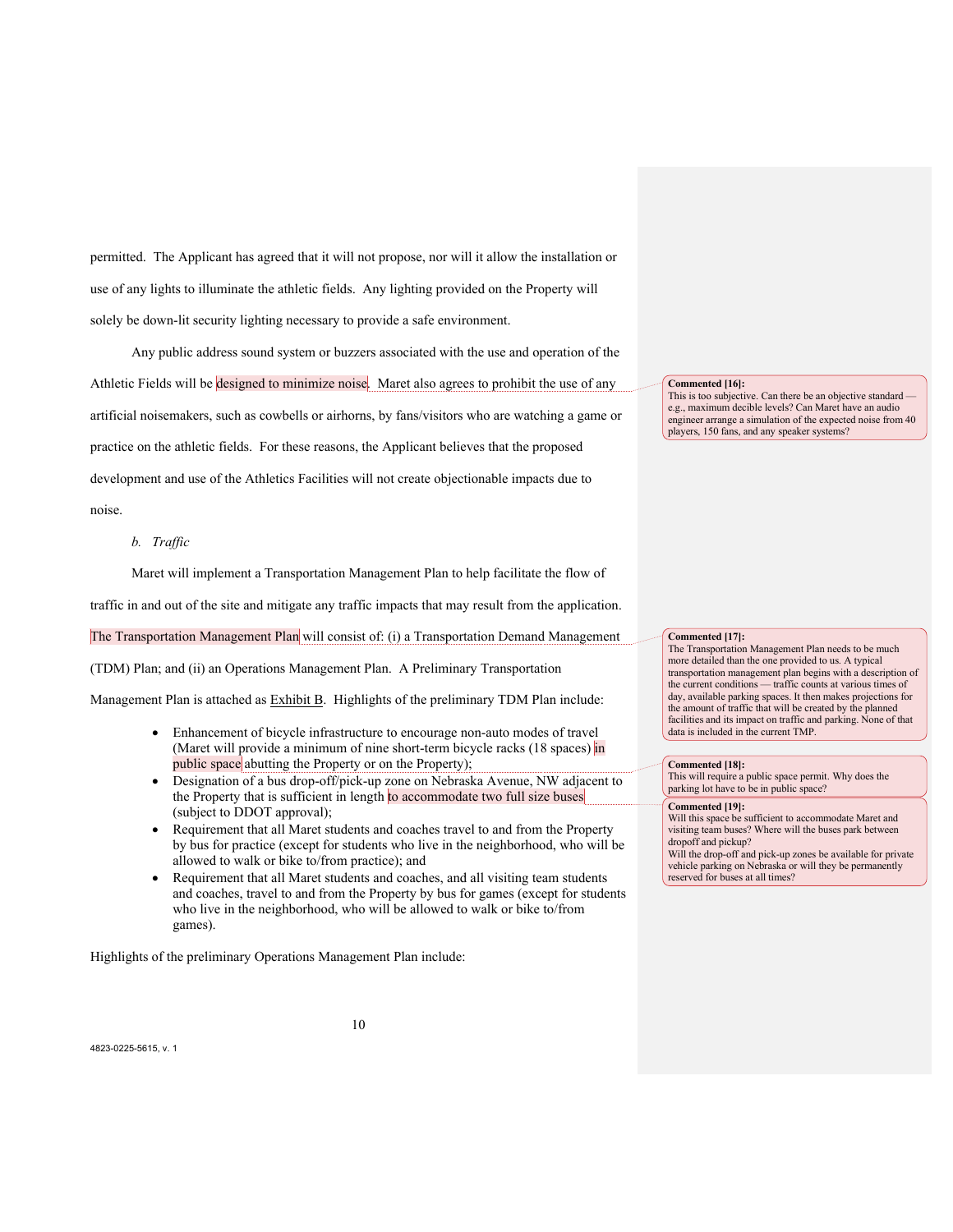- Providing notice to Maret parents, visiting teams, and all outside users of the Athletic Facilities that:
	- o When the on-site parking lot is full, they are to park only in legal on-street parking spaces (i.e. do not block driveways or park in alleys) and obey all parking restrictions; and
	- $\circ$  They are to obey all traffic laws when traveling to/from the Property.
- Providing event flaggers in the parking lot to direct traffic to available spaces in the parking lot during events in which the parking lot is expected to be at, or near capacity; and
- Trash and recycling will be picked up via the alley with primary trash and recycling receptacles located off the alley at the northwest corner of the Property.

In addition, the Applicant will prepare a comprehensive transportation review ("**CTR**") that will provide a detailed analysis of the traffic and parking impacts of the application. The CTR and the final Transportation Management Plan will be provided to DDOT, the BZA, ANC 3/4G, and other community stakeholders at least 45 days in advance of the public hearing in this case.

*c. Number of Students*

Maret's use of the Property for Athletic Fields will not result in an increase in the number of Maret students. The maximum number of Maret students practicing or playing on the Athletic Facilities at any one time is not expected to exceed . This level of student activity is not expected to generate objectionable impacts on neighboring properties.

*d. Other Objectionable Conditions*

The development and use of the Athletic Facilities will not create any other objectionable

conditions. The Applicant's design team have undertaken significant efforts to minimize the

impact of the development on the environment and have taken steps that will help improve the current conditions of the Property that negatively impact adjacent property owners.

**Commented [20]:** Will Maret support a prohibition on parking for athletic events on the south side of Nebraska? **Deleted:** travelling

**Commented [21]:** Can this be provided sooner? Is there an analysis of projected traffic flows?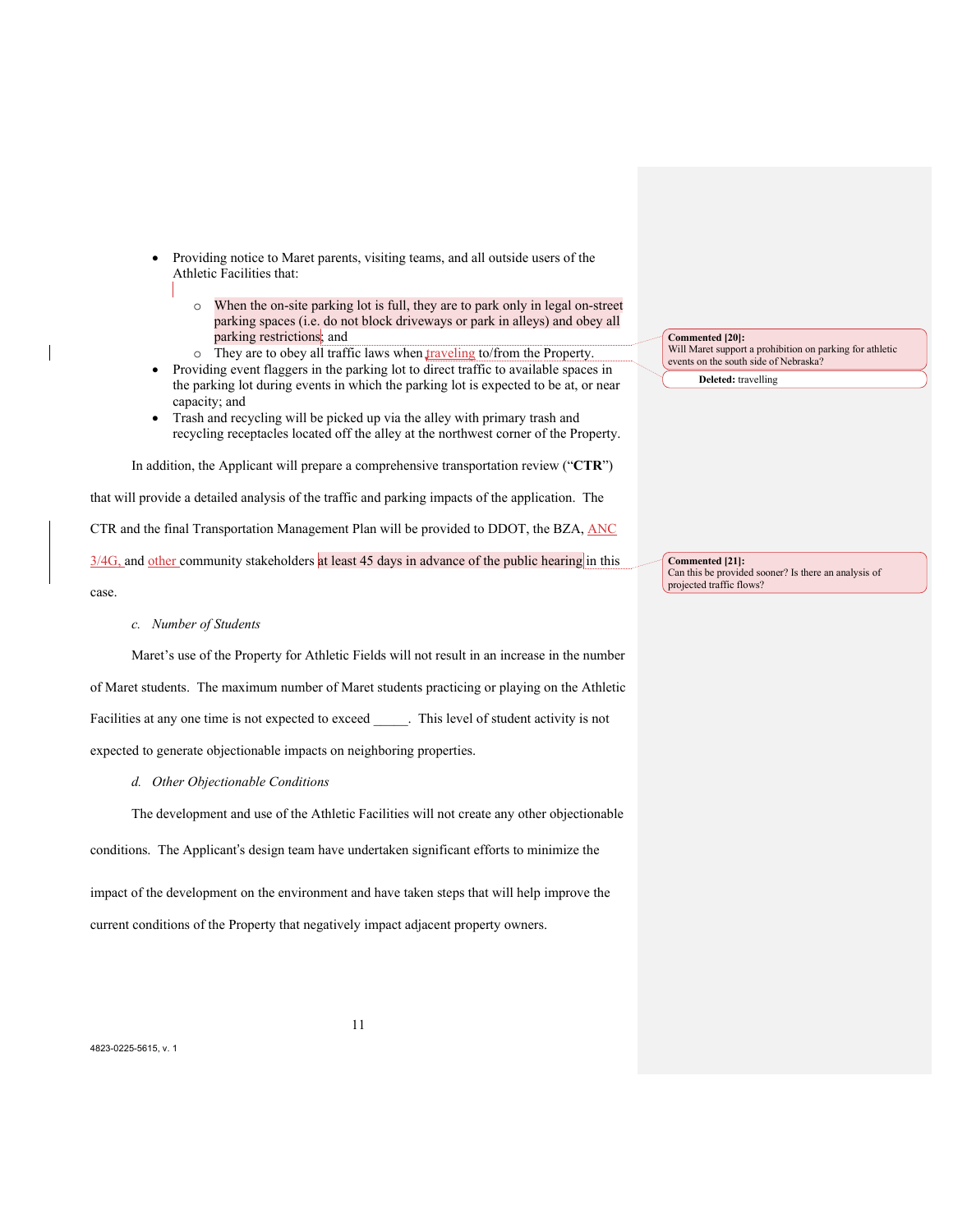The development of the baseball diamond and multi-purpose field will include the relocation of Heritage Trees to the north and northwest portions of the Property. The Applicant has prepared a tree relocation plan which will allow for the successful relocation of those trees. In addition, the design and layout of the Athletic Facilities has been carefully undertaken in order to reduce any potential impact on the 12 significant trees (sometimes referred to as the Apostle Trees) that are located on the ECC Campus adjacent to the Property.

Maret has designed the Athletic Facilities to mitigate stormwater runoff and actually improve the current stormwater runoff conditions<sup>1</sup>. As shown on pages of **Exhibit A**, the proposed turf system that will be constructed on both the baseball diamond and the multipurpose field will facilitate the infiltration of water into the soil, thus creating a pervious surface consistent with Subtitle C, § 502.1(b). This system provides for both retention and detention of stormwater. Maret will coordinate its stormwater management plan with the District Department of the Environment ("DDOE"). The Athletics Facilities will comply with all relevant DDOE stormwater management regulations (enumerated in Chapter 5 of Title 21 of the District of Columbia Municipal Regulations) and will satisfy the requirements of the District's Municipal Separate Storm Sewer System ("MS4") permit issued by the U.S. Environmental Protection Agency under the Clean Water Act.

2. *Ample parking space, but not less than that required by this title shall be provided to accommodate the students, teachers, and visitors likely to come to the site by automobile (Subtitle U, §203.1(m)(2)).*

**Commented [22]:**

Is Maret using the terms "retention" and "detention" to mean that any system designed with an underdrain or outlet that slowly releases the water downstream is a detention system, while a system that is designed to permanently retain water onsite, typically via infiltration, is a retention system? Both will likely be needed.

<sup>1</sup> Currently, the Property includes no stormwater management infrastructure. Members of the Applicant's design team have met with adjacent property owners on 28<sup>th</sup> Street and have learned about the issues that those property owners currently have with stormwater flowing onto their properties.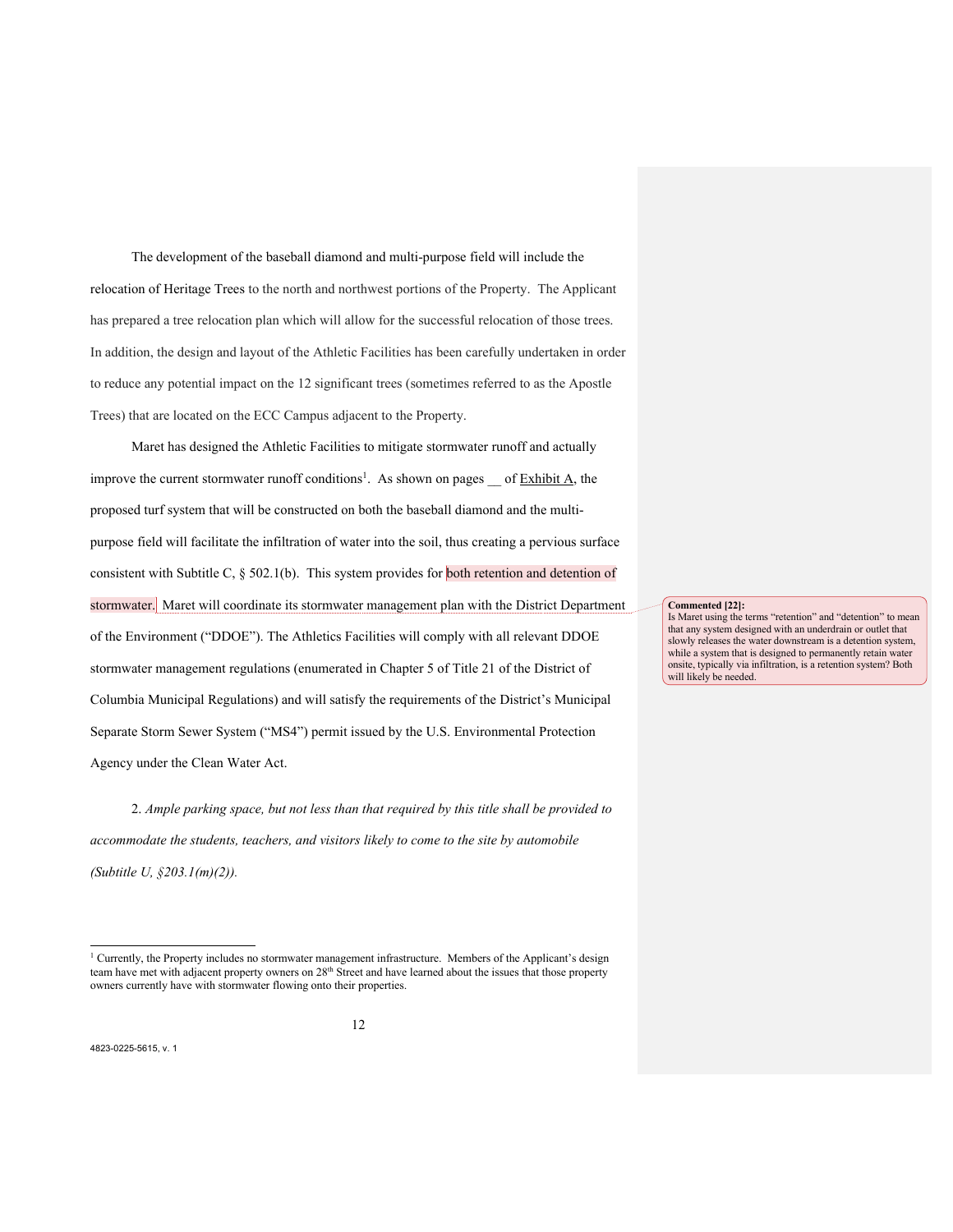A private high school use is required to provide two parking spaces for every three teachers or employees and one parking space for every ten seats in the largest auditorium, gymnasium, or area usuable for public assembly, whichever is greater (see Subtitle C, §701.5). Based on the maximum number of Maret teachers/employees/coaches/staff that are expected to be on the Property at any one time, and the largest number of seats provided adjacent to the Athletics Facilities, the Zoning Regulations require approximately 20 parking spaces **[final number still to be determined]** on the Property. The Applicant is proposing to include approximately 50 parking spaces on the Property.

3. *After hearing all evidence, the Board of Zoning Adjustment may require additional parking to that required by this title (Subtitle U, §203.1(m)(3)).*

The Applicant believes that the 50 parking spaces provided on the Property will be sufficient to address the demand for parking generated by the proposed use of the Athletics Facilities. The CTR and the final Transportation Management Plan that will be submitted prior to the public hearing in this case will address this issue in greater detail.

4. *The development standards for a private school shall be those of the zone in which the private school is located. (Subtitle X, §104.3).*

The proposed Athletic Facilities satisfy all of the development standards of the R-1-B Zone District.

5. *In calculating density, the land area shall include not include public streets and alleys, but may include interior private streets and alleys within the school boundaries. (Subtitle X, §104.4).*

No public streets or alleys are included within the boundaries of the Property.

#### **Commented [23]:**

Maret apparently does not believe that 50 parking spaces will be sufficient. Elsewhere in the application, there are provisions "when the on-site parking lot is full," and for "events in which the parking lot is expected to be at, or near capacity."

**Commented [24]:** What are these "development standards"?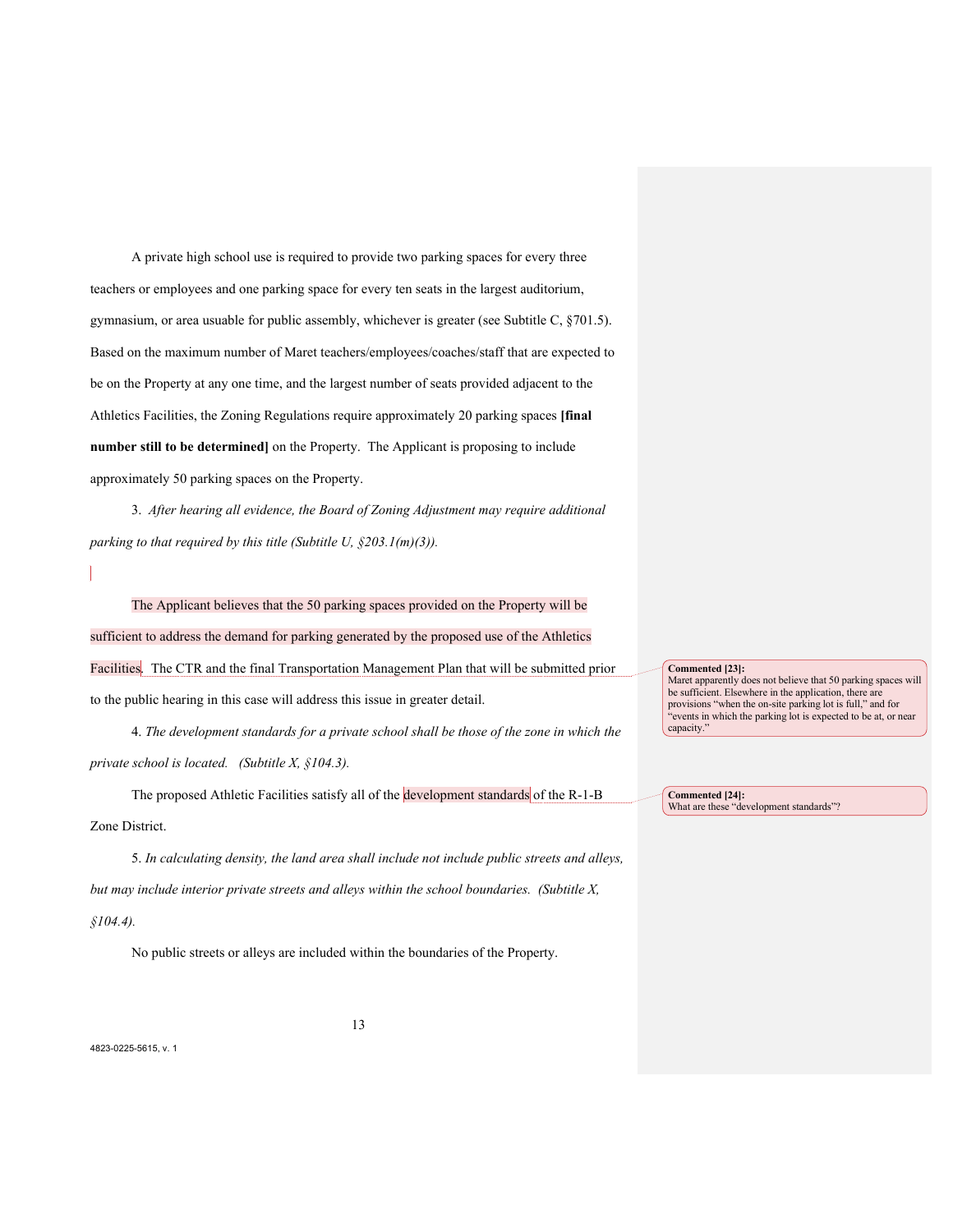#### B. Location of Parking Spaces Adjacent to Nebraska Avenue, NW

As noted above, the Applicant is requesting that it be able to locate the parking spaces adjacent to the Nebraska Avenue, NW entrance to the Athletic Facilities. This area is considered to be the front yard of the Property. The Applicant is requesting Special Exception relief from the parking space location restrictions of Subtitle C, §710.2, pursuant to the enumerated standards of Subtitle C, § 710.3. Subtitle C, §710.2 prohibits locating surface parking spaces on a portion of a lot that is between a building restriction line and a front lot line, and within a front yard.

As noted above, the Athletic Facilities will provide approximately 50 parking spaces located on the portion of the Property that is adjacent to Nebraska Avenue, NW. The Property and the proposed Athletics Facilities are affected by several conditions that limit the ability to provide the parking spaces anywhere on the Property, other than the proposed location adjacent to Nebraska Avenue, NW.

> *1. It is not practical to locate the parking spaces in accordance with Subtitle C, §710.2 due to the unusual topography and grades of the Property and the proposed location of the parking spaces results in a more efficient use of the land, better design or landscaping, and safer ingress/egress (see Subtitle C, §710.3(a) (1) and (4)).*

Due to the significant topographical changes in the Property, approximately 35 feet from the high-point of the northwest corner to the low-point at the southeast corner, it is not practical to locate the parking spaces in the northern portion (or rear) of the Property and still provide appropriate areas for the multi-purpose field and the baseball diamond. In order to provide for the most efficient use of the site, the fields have been located in the northern part of the Property which allows for an overlapping of the baseball field onto the multi-purpose field. Providing parking in this northern section of the site would essentially create another constraint to the fields, and lessen the overall areas to be used. Similarly, if the parking spaces were required to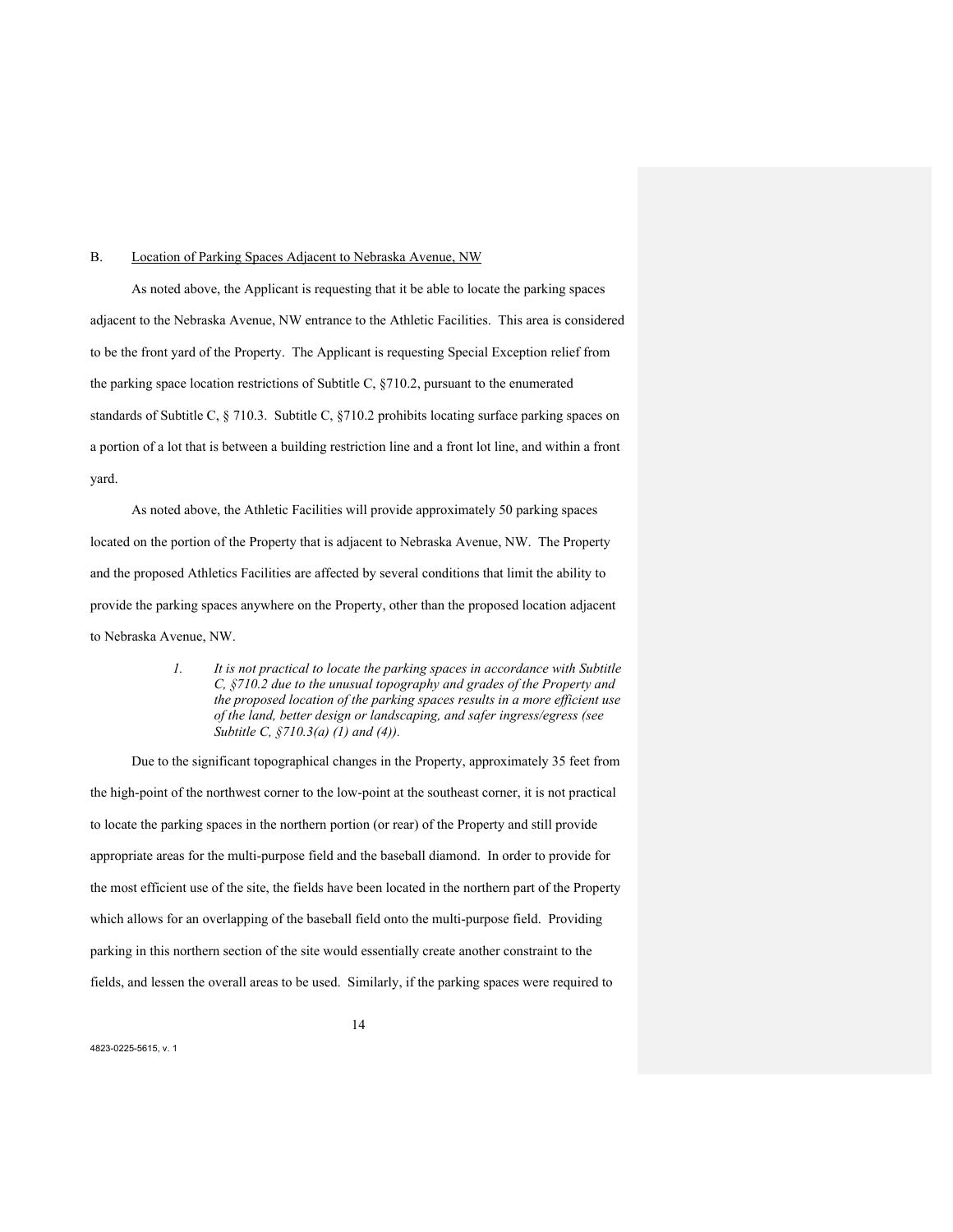be located on the northern portion of the Property, adjacent to the alley, the significant topographical changes would require extreme grading throughout the site in order to provide the necessary flat areas for the fields, and relocated Heritage Trees. As noted above, the northern area of the Property has been deemed to be an ideal spot for the relocation of the Heritage Trees. The relocation of the Heritage Trees to the northwest corner of the Property further enhances the overall landscape buffering proposed in this application. Finally, the existing alley is only 15 feet wide and is not conducive to the amount of two-way traffic that would be occurring in accessing the 50 parking spaces on the Property. Therefore, the proposed location of the parking spaces provides a safer alternative for ingress/egress to the Property than a scenario in which the parking spaces were located on the northern portion of the Property.

> 2. *The parking spaces are located on the Property so as to furnish reasonable and convenient parking facilities for Maret students/faculty/staff, guests, and visitors to the Property (Subtitle C, §710.3(b))*

The location of the proposed parking spaces, adjacent to the Athletics Facilities, provide a simple and easy access point from Nebraska Avenue, NW. Allowing access to the parking spaces from Nebraska Avenue, NW, rather than the internal alley system in Square 2319 also mitigates potential adverse impacts on adjacent properties that have frontage on Utah Avenue, NW, Rittenhouse Street, NW, and 28th Street, NW and share that alley system.

> 3. *The BZA may impose conditions as to screening, coping, setbacks, fences, the location of entrances and exits, or any other requirement it deems necessary to protect adjacent or nearby property. (Subtitle C, §710.3(c))*

The Applicant believes that the extensive landscape buffer and screening depicted on pages \_\_\_ in the attached Exhibit A effectively screens views of the parking spaces and it is not necessary for the Board to impose any additional requirements on the Applicant.

**Commented [25]:**

Part of the proposed parking lot is across the building restriction line and in public space. It will be prudent to obtain a Public Space Permit for this use before the BZA hearing. Otherwise, the BZA could approve a parking lot design that the Public Space Committee will not permit.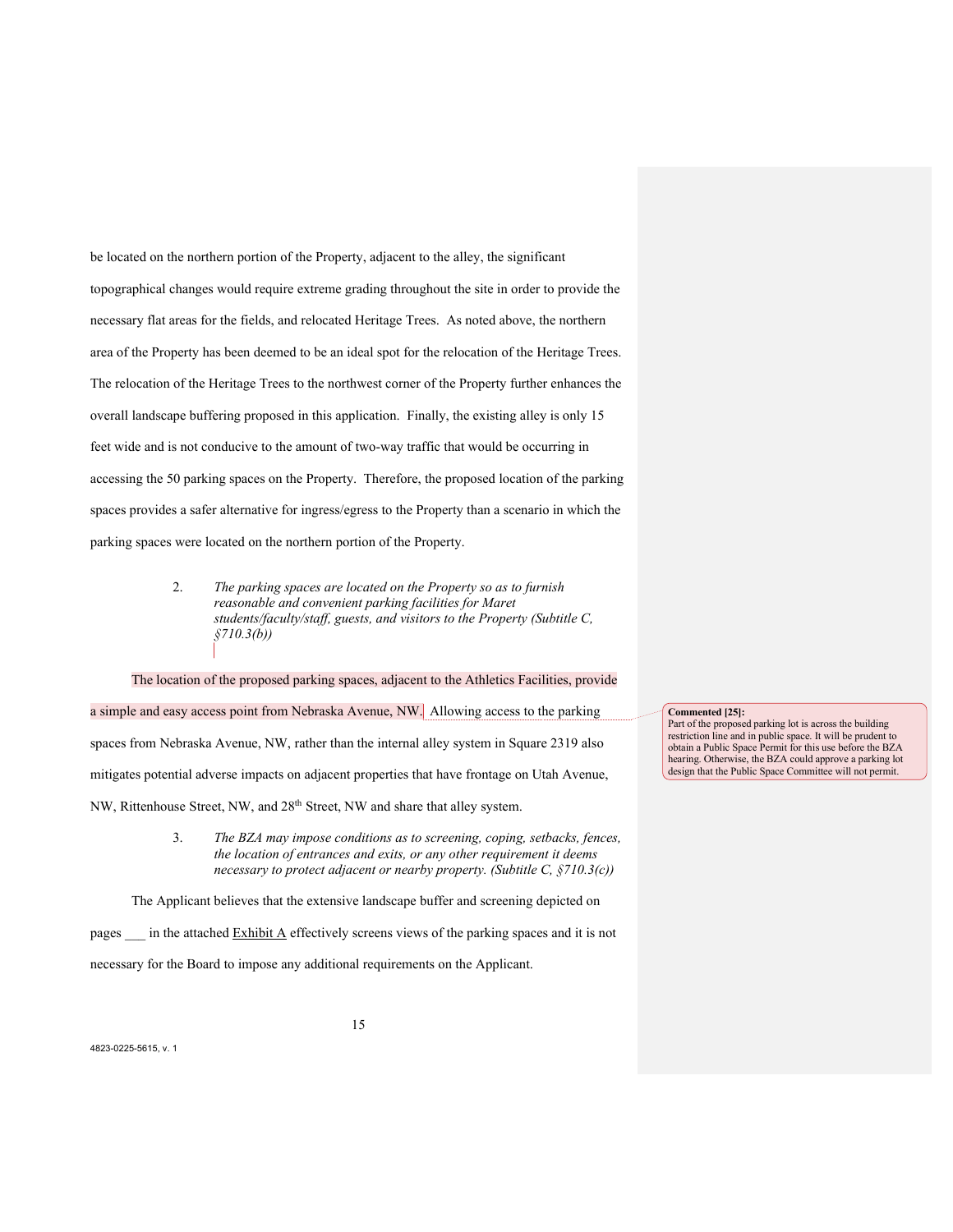## C. Satisfaction of General Special Exception Criteria *(Subtitle X, § 901.2)*

The BZA is authorized to grant special exceptions when granting such a special exception:

- *(a) Will be in harmony with the general purpose and intent of the Zoning Regulations and Maps;*
- *(b) Will not tend to affect adversely, the use of neighboring property in accordance with the Zoning Regulations and Zoning Maps; and*
- *(c) Will meet such special conditions as may be specified in this title.*

As described throughout this statement, the proposed development and use of the Athletic Fields will not adversely affect neighboring properties due to noise, traffic, or create other objectionable conditions. The Applicant has sited the fields, designed a significant landscape buffer, and agreed to certain prohibitions on operations of the fields (i.e., no lights, no artificial noisemakers, limiting PA and shot clock/buzzer noise) in a concerted effort to minimize any adverse or objectionable impacts on neighboring properties. As discussed above, the Applicant satisfies all of the specific conditions of approval for the proposed private school use and location of the parking spaces. For these reasons, the Applicant has satisfied the standards of Subtitle X, § 901.2.

## **VIII. Community Outreach**

Representatives of the Applicant have already engaged in significant community outreach regarding the Athletic Facilities and will continue working with the adjacent neighbors, community stakeholders, and Advisory Neighborhood Commission ("**ANC**") 3/4G as this application approaches the public hearing date before the BZA. Representatives of the Applicant made a presentation at ANC 3/4G's monthly meeting on September 27, 2021 and received helpful feedback from the 100+ participants in that Zoom meeting. The Applicant is committed